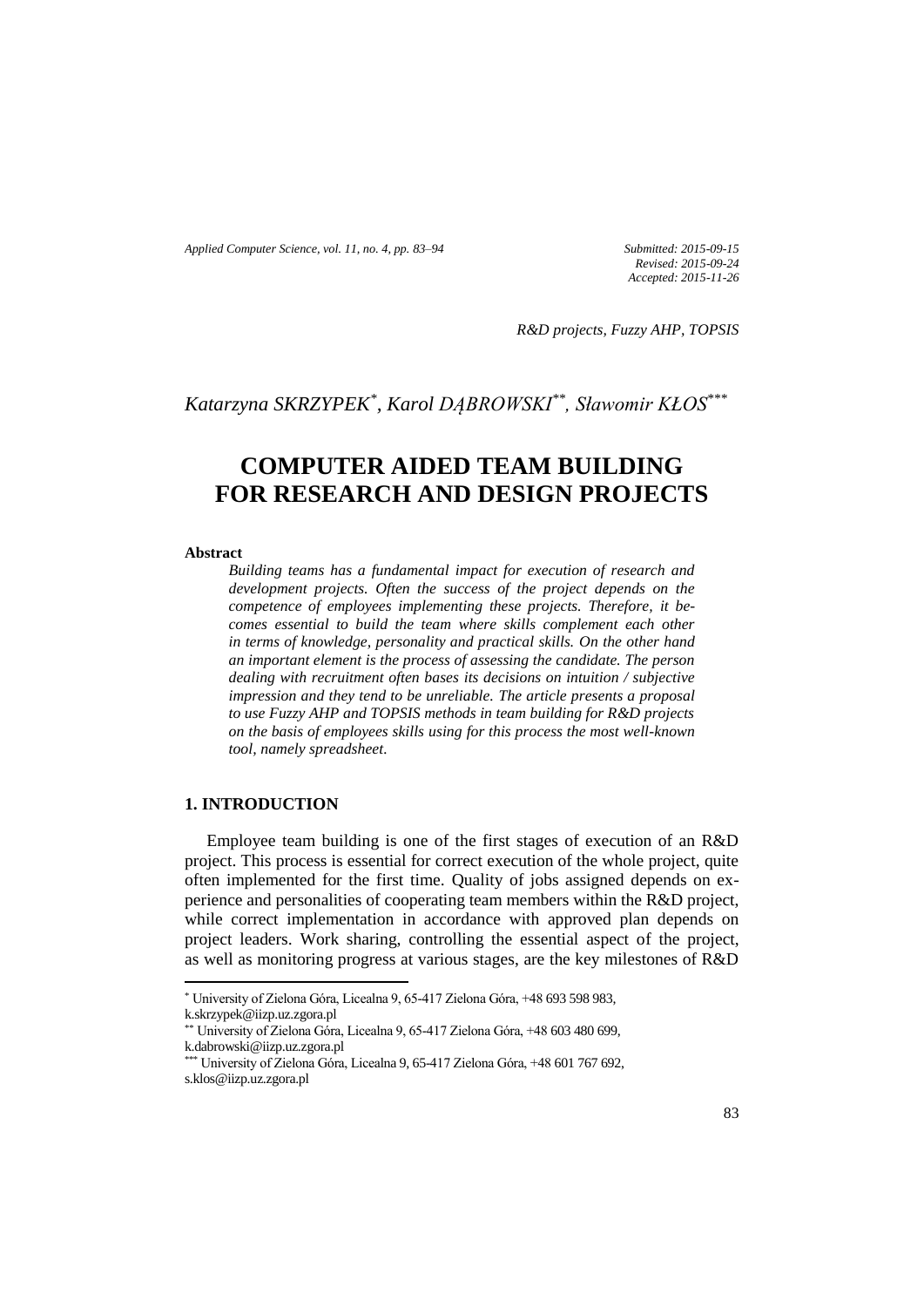project management. "This is the art that requires the ability to function in many job roles and to understand the importance of the 'human factor' for the success of the project" [8]. "Individuals decide on everything – this statement repeated multiple times is always true when it comes to implementation of R&D projects" [9]. Described in the article simulation was carried out in a spreadsheet. Based on this experience, the authors plan to create a dedicated IT tool [12].

This publication has two sections – theoretical and practical. The article in chapter one and two presents the concept of R&D projects and describes individuals – the fundamental job roles in regards to implementation of an R&D project. The next two chapters present Fuzzy AHP and TOPSIS methods and describe the use of presented methods in relation to the process of team building in R&D projects.

## **2. RESEARCH AND DEVELOPMENT PROJECT – DESCRIPTION**

The definition of a project has been known for a hundred years. "Already in the ancient times great monuments were built on the basis of detailed unique technical and organisational plans, which specified in details the tasks and management arrangements of contractors work" [16]". The word project originated from Latin word 'proiectus' back then meant 'to put forward' which is explained by modern researchers as an intended development of a proposal. Nowadays, the term 'project' can be defined as "an endeavour made within the organisation, which is a new and extraordinary idea, different from routine activities, that the organisation has not dealt with ever before [19]". James P. Lewis describes project as 'a one-off job, which has a certain commencement date and deadline, clearly defined aims, scope and (in general) a fixed budget [13]". The reference literature often assumes that a cause of project commencement is a personal need or a given assignment from a client [22]. In the aforementioned definitions of the project, the authors emphasize that the main goal of a project is to achieve an aim, which is a defined result, and they skip the uncertainty and risk issues within the project implementation. It means that the general definition of the project shall not be used to describe research and development project. The authors of this article have chosen, for further consideration, one type of projects – research and development projects that are describe the source literature as R&D projects.

"The research and development activity is a systematically conducted creative work, undertaken in order to increase knowledge (...), as well as to discover new ways to apply this knowledge. It covers three types of research: basic research (theoretical and experimental work basically non-targeted, to provide particular practical uses) and applied research (research work conducted in order to gain new knowledge that has particular practical use), as well as development research (that consists of application of the existing knowledge in order to develop new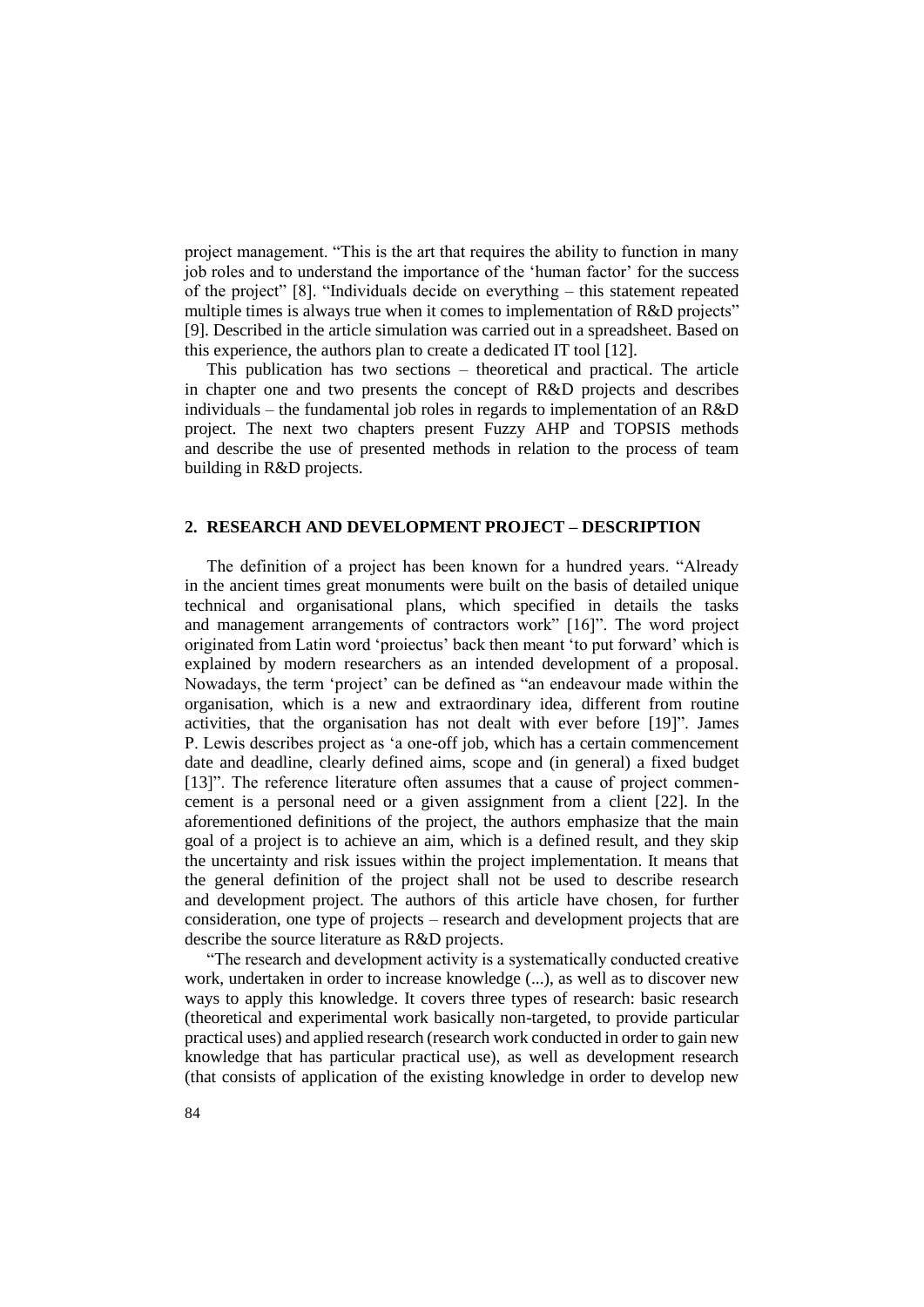or significant improvement of existing products, processes or services) [8]". The above mentioned definition is similar to the definition recommended by the OECD from Frascati's book [21].

A research and development project is defined as implementation of a particular goal with a risk factor, not always precisely set out, in most of the cases allowing to obtain new knowledge about the reality that surrounds us for whose achievement we have the necessary resources, including highly qualified team of contractors, specified amount of time and knowledge regarding all the requirements [9].

The management of research and development project is a sustained search of causes for success and roots of failures [3]. The management consists of a chain of decisions, which lead to meeting the goals specified during the defining of objectives stage. "In accordance with the principles of implementation and management theory, the process of R&D project management consists of four basic relationships occurring during definition and implementation of the project. These are the following: planning, organising, motivating and controlling [9]". The management of R&D projects is classified as an adaptive and extreme way of project management, as goals of R&D projects are not precisely set out and can be modified during the project implementation [25].

# **3. TEAMS IN RESEARCH AND DEVELOPMENT PROJECTS. DESCRIPTION OF POSITIONS AND SKILLS.**

Members of the team should have appropriate education and experience to carry out their tasks. They should also easily be able to cooperate, to lead and have other qualities for effective team work in the given research and development project.

The reference literature distinguishes three strategies of team building:

- $\overline{\phantom{a}}$  creation of an R&D department in a company and designated project teams within this department, continuously working on assigned tasks,
- creation an independent team sin a company, whose members spare most of their time working on the project,
- $-$  the individuals chosen for implementing the project are those, who carry out their main duties in different departments, and they work on the particular project when they have free time.

As has been demonstrated in a research conducted by A. Gryzik, A. Knapinska, A. Tomczynska, R&D activities are most effectively carried out within a separate R&D unit, created in a company. It is more difficult to implement projects, when members of a team have numerous responsibilities, work in more than one team, or work on a large number of projects [5].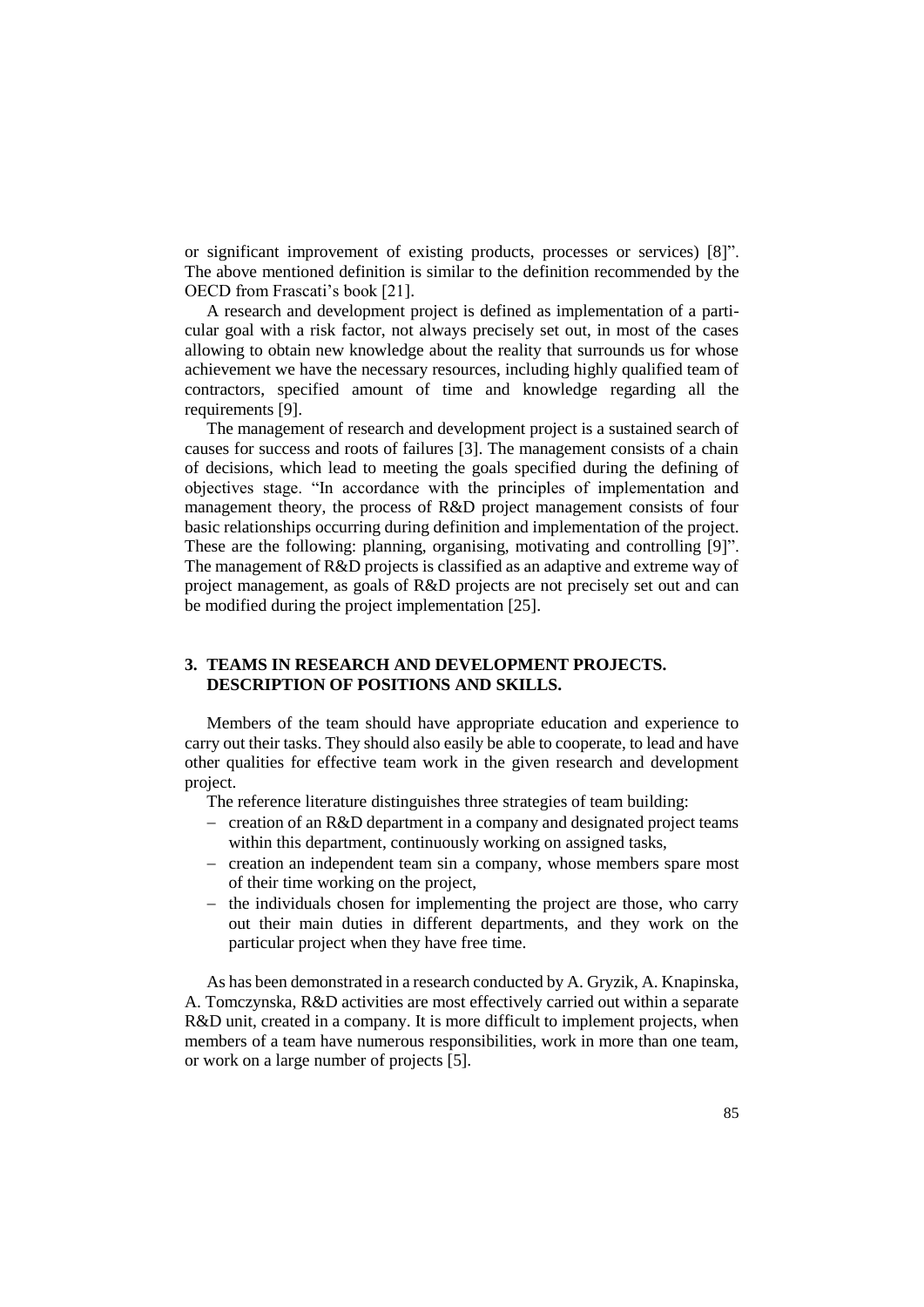The main personnel that is necessary for R&D projects implementation are, inter alia, an author, a project manager, tasks managers and individuals responsible for implementing [9].

"The author is an individual that developed a project, which is original and has cognitive values" [17]. This individual has right to undertake decisions in regards to, e.g. circumstances of project implementation, or determining public announcement of results of the whole R&D project. It is commonly assumed that the author specifies individual and cognitive values of the whole project, and thereby she or he has a key role in its implementation. A popular event occurring in manufacturing companies is hiring author, also as a manager of research and development project.

The manager of R&D project, is often in the companies that implement R&D projects, also called a project leader or a project manager. The reference literature, in the subject of project management skills and features, is very comprehensive. It describes both "hard" and "soft" skills of an individual, employed in this capacity, as well as project management styles, which depend on the way the company does business. This literature also very often indicates the wide range of tasks, which must be completed by a manager. Jobs most frequently carried out by a project manager include:

- planning tasks, activities and results by creating, inter alia, appropriate work share amongst members of a team, schedules, budgets,
- choosing and organising the team,
- establishing and maintaining relationships with stakeholders,
- $-$  team building of all the employees that are working on the project;
- monitoring of project progress,
- identifying and direct solving of problems, or searching for ways to resolve them,
- dealing with the crisis and conflict management,
- decision-making or giving recommendation to stop the project in case when achievement of the set objectives is not possible [18, 9, 5].

The project manager skills are also described by four global standards:

- PMCDF Project Manager Competency Development Framework (Project Management Institute),
- NOS PM National Occupational Standards for Project Management (Engineering Construction Industry Training Board),
- AIPM PCSPM Professional Competency Standards for Project Management (Australian Institute for Project Management),
- ICB IPMA Competence Baseline (International Project Management Association) [5, 8, 9, 24].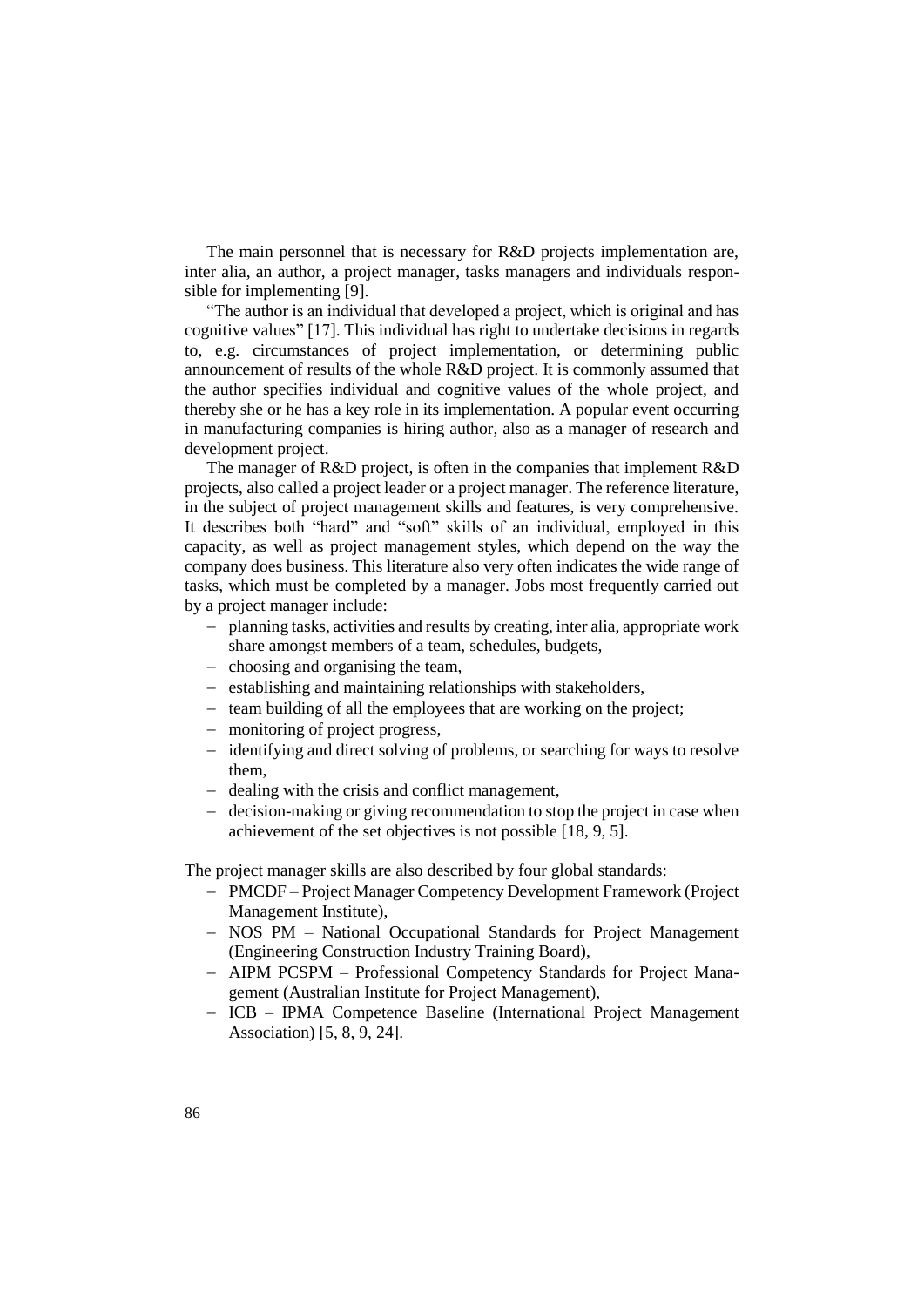The most popular standard is the ICB-IPMA standard. It lays down three groups of skills, which each individual on a project manager position shall have. "Behavioural competencies are associated with the expected attitudes and behaviours, as well as values presented by the manager. This includes, for example, leadership, motivation, self-control, assertiveness, openness, creativity, crisis management, compliance with ethical principles, etc. Technical skills enable starting a project, management of implementation and its successful completion. Their fundamental meaning is emphasized, however simultaneously, it is pointed out that they are not sufficient to eliminate the possible risks during the project implementation. Contextual competences are associated with the wider context in which the project is done, for example, the process of implementation, personnel, occupational health and safety managements, finance, law" [5]. Additionally, due to the fact that more and more research and development projects being implemented in international consortia, it is recommended that the project manager has the ability to operate in a multicultural environment, which means, inter alia, knowledge of foreign languages and, if necessary, even knowledge of the history and culture of other countries.

Task manager is an individual that has essential knowledge to carry out a particular activity and, additionally, he manages team of subordinated employees, performing assigned jobs. In general, he shall have similar qualifications and a project manager. However, his scope of activity and power is limited only to defined task to fulfil. Individuals responsible for implementing are those, who perform assigned jobs in R&D project. "The composition of a team decides on results and effectiveness on this team, where members have range of duties that are well established, related to the traits of their personalities" [23] . It is described by M. Belbin, who distinguishes in his works types of personalities that could be assigned to appropriate job roles. In R&D projects useful are individuals like creator, explorer of sources, engine and assessor [2]. It is often proven in practice that the most effective are teams whose members differ from each other, e.g. in their origin, education, experience, qualifications and personality traits.

| Personality traits most often indicated<br>as the qualities of the best project managers | Personality traits pointed out very rare<br>as the quantities of the best project managers |
|------------------------------------------------------------------------------------------|--------------------------------------------------------------------------------------------|
| meticulous, conscientious                                                                | independent                                                                                |
| energetic                                                                                | conventional                                                                               |
| undertaking control; leader                                                              | modest                                                                                     |
| self-confident, open                                                                     | theoretical                                                                                |
| reasonably evaluating situation                                                          | worried, becoming easily emotional                                                         |
| convincing, emphatic                                                                     |                                                                                            |

**Tab. 1. Personality traits of the best project managers according to the senior management of a given organization [1]**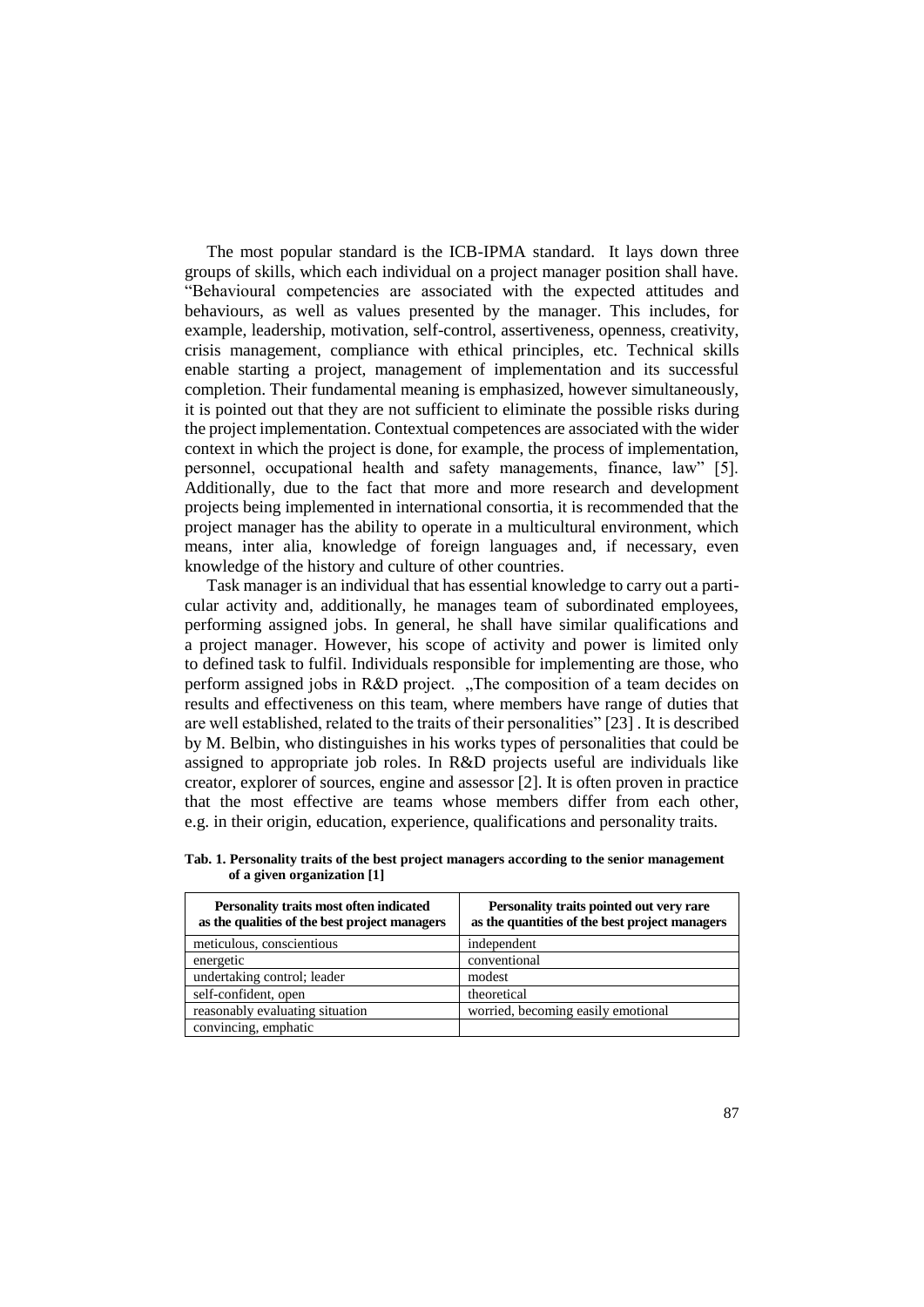The ability and effectiveness of activity of the whole project team depends greatly on complementing each other in the team. In his work S. Gregorczyk writes with co-authors that general requirements regarding team members may include:

- susceptibility to the project management influence,
- $-$  team work skill.
- ability to cooperate with other team members with different level of education and experience,
- high level of technical skill,
- problem solving and results achieving orientated,
- high self-evaluation and ability to acknowledge mistakes and failures [4].

# **4. FUZZY ANALYTICAL HIERARCHY PROCESS AND FUZZY TOPSIS METHOD**

FAHP (Fuzzy Analytic Hierarchy Process) – the method of fuzzy analytic hierarchy process is based on AHP method, which is widely used in development of decision-making models. FAHP uses experts opinions in order to establish the weighting factors that determine the validity of features and, additionally, eliminates the features of least importance, when it comes to question of linear ordering of objects [13]. The importance of a feature in this case is established on the basis of fuzzy opinions of experts, so-called, soft opinions (soft opinions), which are more viable than hard opinions (hard opinions) [14].

TOPSIS Method (Technique for Order Preference by Similarity to an Ideal Solution) is a statistical process leading to linear ordering of objects described by metric and non-metric features – professional order [14]. This method is used to establish order and rank of various alternatives [10]. The mail goal of the TOPSIS method is that determines a solution with the shortest distance to the ideal solution and the greatest distance from the negative-ideal solution [19].

#### **5. FUZZY AHP AND TOPSIS**

The assessment process of strategic factors for selection of personnel essential to implement the R&D project, was based on the fuzzy analytical hierarchy process that is the method used to solve multi-criteria problems with decisionmaking. This process was implement in various business situations studying the selection of excellence from the performances of multiple companies' [6, 7].

In this direct case - this method was conducted according to four stages. In stage 1, on the basis of survey sent out to 30 research and development project managers, implemented within manufacturing companies, established in Poland,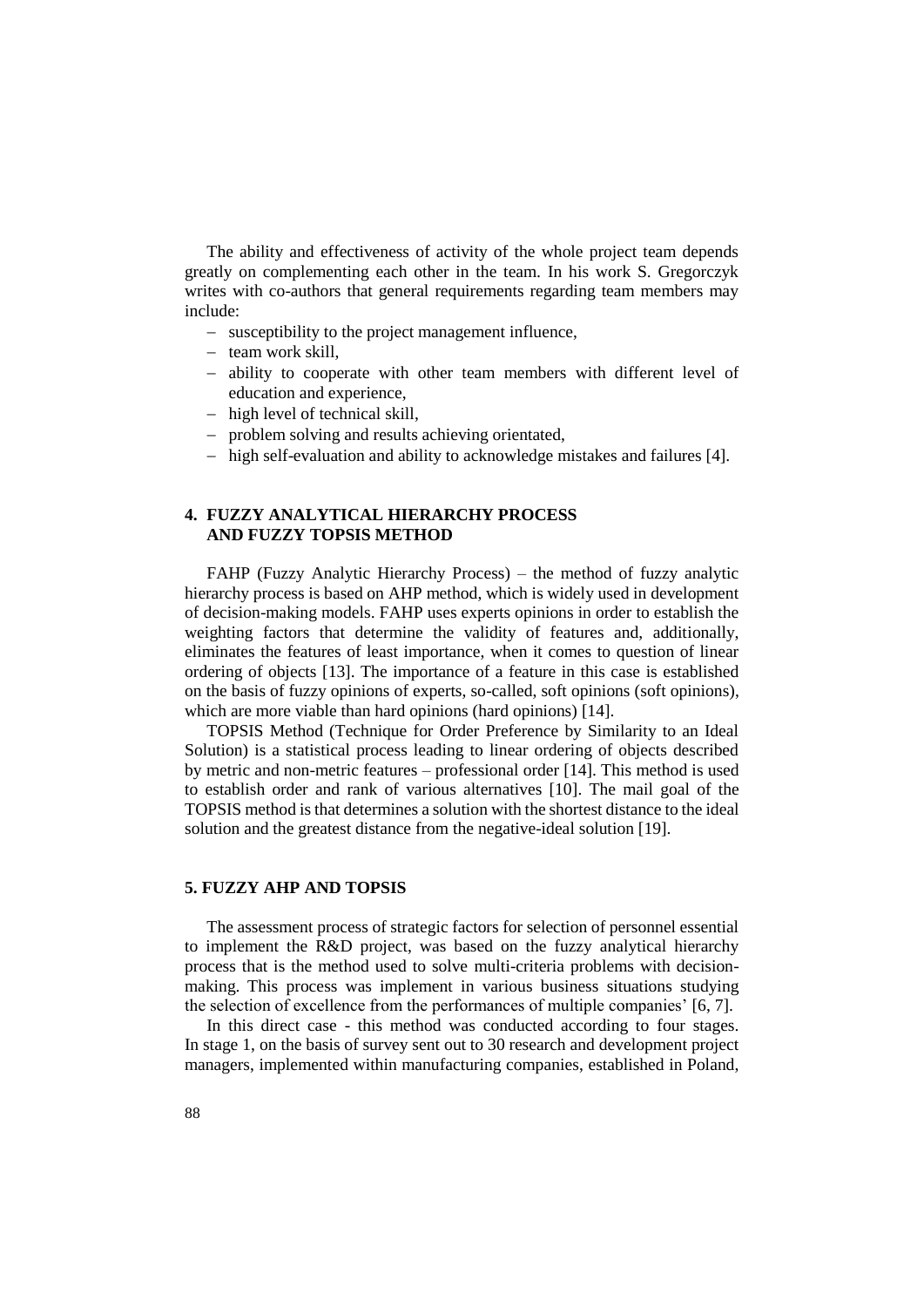the criteria of skills assessment for the position of project manager. In the survey the five grades of evaluation in the Likert Scale, where 5 is very important, 4 – important, 3 – neutral, 2 – unimportant and 1 – criteria is irrelevant, had been specified, criteria which were considered to be the most important. The effectiveness of the conducted survey was 73% (the feedback contained 22 surveys with answers). The results were presented in Table 1.

| ⊿              | A | B                                            | $\mathcal{C}$ | D                        | E              | F              | G              | H |
|----------------|---|----------------------------------------------|---------------|--------------------------|----------------|----------------|----------------|---|
| $\mathbf{1}$   |   | Project manager competency criteria analysis |               |                          |                |                |                |   |
| $\overline{2}$ |   |                                              |               |                          |                |                |                |   |
| 3              |   |                                              |               | <b>Number of Scoring</b> |                |                |                |   |
| $\overline{4}$ |   | <b>Technical competencies</b>                | 5             | 4                        | 3              | $\overline{2}$ | $\mathbf{1}$   |   |
| 5              |   | C1 project management effectiveness          | 14            | 6                        | $\overline{2}$ | $\mathbf{0}$   | $\mathbf{0}$   |   |
| 6              |   | C2 project requirements                      | 13            | 8                        | $\mathbf{1}$   | $\Omega$       | $\overline{0}$ |   |
| $\overline{7}$ |   | C3 risk and responsibility                   | 10            | 8                        | 4              | $\overline{0}$ | $\overline{0}$ |   |
| 8              |   | C4 timeliness                                | 11            | 9                        | $\mathbf{0}$   | $\mathbf{0}$   | $\overline{2}$ |   |
| 9              |   | C5 interpersonal communication,              | 6             | 7                        | 6              | $\mathbf{1}$   | $\overline{2}$ |   |
| 10             |   | C6 knowledge of foreign languages            | 15            | 5                        | 1              | $\Omega$       | $\mathbf{1}$   |   |
| 11             |   | C7 analytical thinking                       | 9             | $\overline{7}$           | 3              | $\Omega$       | 3              |   |
| 12             |   |                                              |               | <b>Number of Scoring</b> |                |                |                |   |
| 13             |   | <b>Behavioral competencies</b>               | 5             | 4                        | 3              | $\overline{2}$ | $\mathbf{1}$   |   |
| 14             |   | C1 leadership qualities                      | 12            | 10                       | $\mathbf 0$    | $\mathbf{0}$   | $\mathbf{0}$   |   |
| 15             |   | C <sub>2</sub> involvement and motivation    | 5             | 17                       | $\mathbf{0}$   | $\bf{0}$       | $\mathbf{0}$   |   |
| 16             |   | C3 assertiveness                             | 10            | $\overline{7}$           | 3              | $\mathbf{1}$   | $\mathbf{1}$   |   |
| 17             |   | C4 creativity                                | 15            | $\overline{2}$           | $\overline{2}$ | $\mathbf{1}$   | $\overline{2}$ |   |
| 18             |   | C5 effectiveness                             | 11            | 8                        | $\overline{2}$ | $\mathbf{1}$   | $\overline{0}$ |   |
| 19             |   | C6 conflict management                       | 13            | 6                        | $\overline{2}$ | $\mathbf{1}$   | $\mathbf{0}$   |   |
| 20             |   | C7 flexibility and availability              | 15            | 5                        | $\overline{2}$ | $\Omega$       | $\Omega$       |   |
| 21             |   | <b>Contextual competencies</b>               |               | <b>Number of Scoring</b> |                |                |                |   |
| 22             |   |                                              | 5             | 4                        | 3              | $\overline{2}$ | $\mathbf{1}$   |   |
| 23             |   | C1 project oriented                          | 8             | 10                       | 3              | $\mathbf{1}$   | $\mathbf{0}$   |   |
| 24             |   | C2 business, economic indicators             | 12            | 10                       | 0              | $\mathbf{0}$   | $\mathbf{0}$   |   |
| 25             |   | C3 personnel management                      | 5             | 13                       | 1              | $\overline{2}$ | $\mathbf{1}$   |   |
| 26             |   | C4 health, safety and environment            | 7             | 14                       | $\mathbf{0}$   | $\mathbf{0}$   | $\mathbf{1}$   |   |
| 27             |   | C5 knowledge of financial and legal policy   | 3             | 6                        | 8              | 3              | $\overline{2}$ |   |
| 28             |   |                                              |               |                          |                |                |                |   |

**Fig. 1. Stage 1: determination of criteria for assessing competence for the position of Project Manager [source: own study]**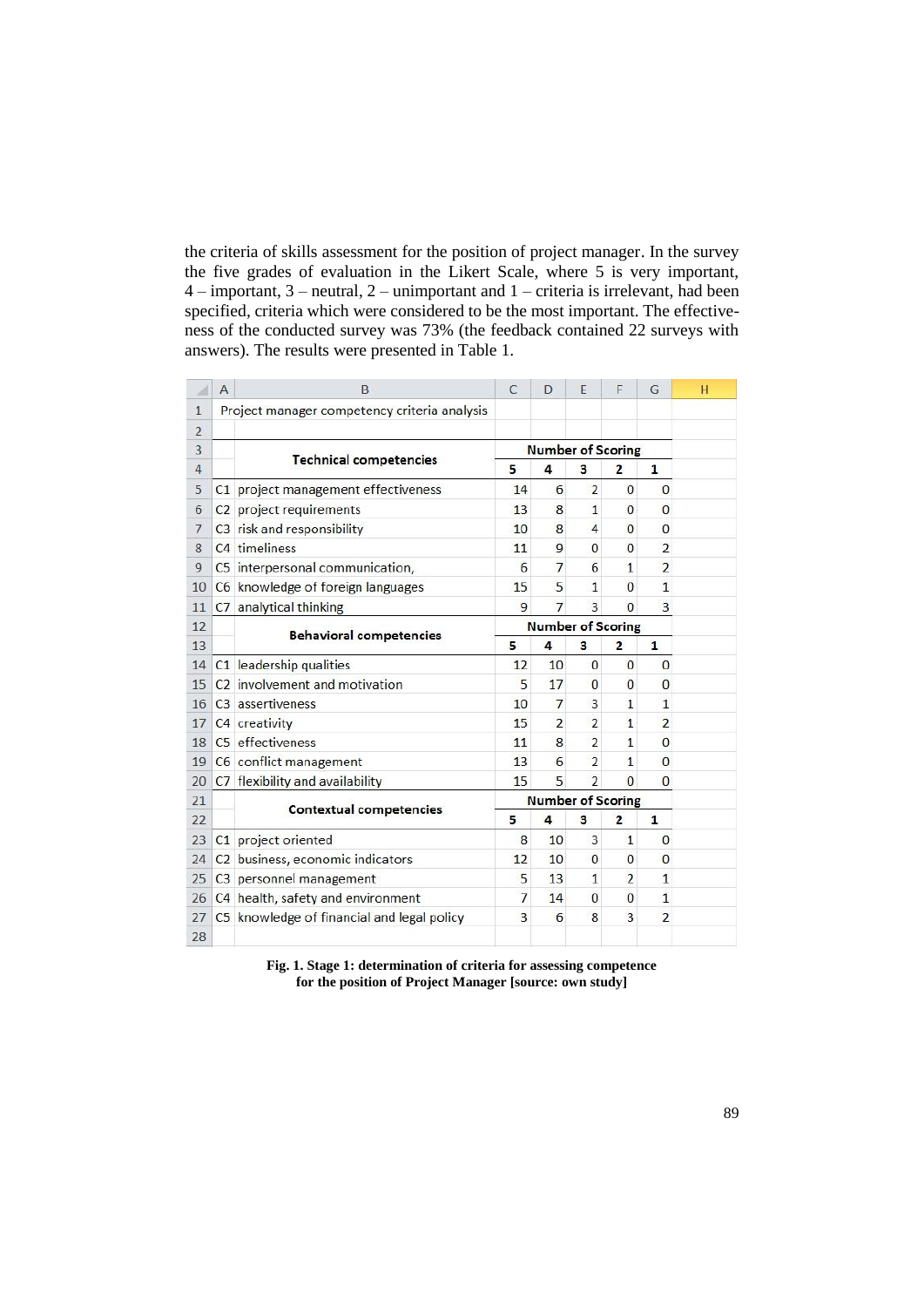Based on the theoretical description of the method of Fuzzy AHP and TOPSIS presented in the article by A. Łuczak and F. Wysocki [10] and C. Kahraman, U. Cebeci and Z. Ulukan [7], consecutively in the stage 2, the following steps were carried out:

Step 1. Developing a hierarchical structure for problems with multiple criteria for objects assessment Developing structure is made through comparison of pairs of tasks of lower priority. On each level of hierarchy the importance of critical elements is determined by pairwise comparisons, using in this process the fuzzy 9-grade evaluation scale (Table 2). These comparisons are analysed in respect of its importance in the making of decision. Using the scale, the comparisons of importance of lower priority are made, in regards to main objective and tasks in the scope of every lower priority objective (Table 2). The pairwise comparisons of importance of critical elements on each level of hierarchy are conducted by professionals (decision makers) who are directly involved in meticulous decisionmaking process.

| The superiority<br>of importance<br>of critical<br>elements       | <b>Explanation</b>                                                                                                                                                                                                              | <b>Priority Scales</b><br>$(\tilde{a}=(l,m,u))$                                                          |
|-------------------------------------------------------------------|---------------------------------------------------------------------------------------------------------------------------------------------------------------------------------------------------------------------------------|----------------------------------------------------------------------------------------------------------|
| Equivalence                                                       | Both factors contribute equally to achieve the<br>objective.                                                                                                                                                                    | $\tilde{1} = (1,1,1)$                                                                                    |
| Poor or<br>moderate                                               | Importance does not convince or poor priority of one<br>factor over another factor.                                                                                                                                             | $\tilde{3} = (1,3,5)$                                                                                    |
| Important,<br>fundamental<br>strong                               | Fundamental or strong meaning, or strong priority of<br>one factor over other factors.                                                                                                                                          | $\tilde{5} = (3,5,7)$                                                                                    |
| Vast or very<br>strong                                            | Vast meaning or very strong priority of one factor<br>over other factors.                                                                                                                                                       | $\tilde{7} = (5,7,9)$                                                                                    |
| Total                                                             | Total meaning or total priority of one factor over<br>others.                                                                                                                                                                   | $\tilde{9} = (7,9,9)$                                                                                    |
| For comparisons<br>compromising<br>between values<br>stated above | Sometimes a numerical interpolation of<br>compromising opinions must be carried out for lack<br>of appropriate vocabulary to describe them. That is<br>the reason for using intermediate values between two<br>adjacent grades. | $\tilde{2} = (1,2,4)$<br>$\widetilde{4} = (2, 4, 6)$<br>$\tilde{6} = (4, 6, 8)$<br>$\tilde{8} = (6,8,9)$ |
| Transitivity<br>of grades                                         | If a factor A has assigned one of the above grades,<br>during a comparison with a factor B, then factor B<br>has opposite value, when being compared to A factor.                                                               | Opposition of<br>above values                                                                            |

**Tab. 2. The 9-grade evaluation scale of importance of pairwise elements [11]**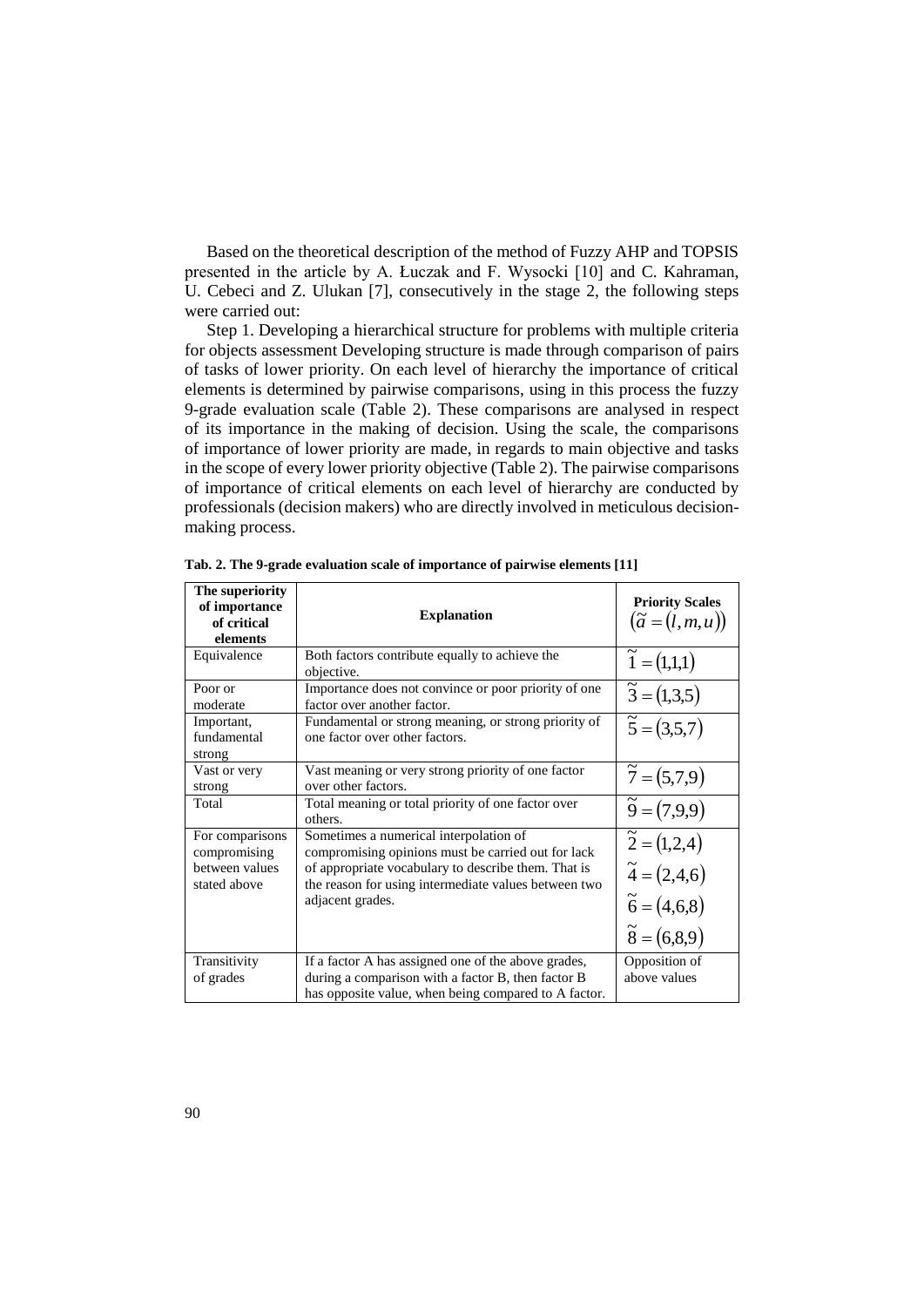| z.             | A | B              | C    | D                             | Ε           | F                | G              | H    | S    |                | U    | V                | W    | X    | AB |
|----------------|---|----------------|------|-------------------------------|-------------|------------------|----------------|------|------|----------------|------|------------------|------|------|----|
| $\mathbf{1}$   |   |                |      |                               |             |                  |                |      |      |                |      |                  |      |      |    |
| $\overline{2}$ |   |                |      | C <sub>1</sub>                |             |                  | C <sub>2</sub> |      |      | C <sub>6</sub> |      |                  | C7   |      |    |
| 3              |   | C1             | 1,00 |                               | $1,00$ 1,00 |                  | $3,00$ $5,00$  | 7,00 | 5,00 | 7,00           | 9,00 | 3,00             | 5,00 | 7,00 |    |
| $\overline{4}$ |   | C2             |      | $0,14$ 0,20                   |             | $0,33$ 1,00 1,00 |                | 1,00 | 5,00 | 7,00           | 9,00 | 1,00             | 3,00 | 5,00 |    |
| 5              |   |                |      |                               | $\cdots$    |                  |                |      |      |                |      |                  |      |      |    |
| $\overline{9}$ |   | C6             |      | 0,11 0,14 0,20 0,11 0,14 0,20 |             |                  |                |      | 1,00 | 1,00           |      | $1,00$ 0,14 0,20 |      | 0,33 |    |
| 10             |   | C <sub>7</sub> |      | $0,14$ 0,20                   |             | $0,33$ 0,20 0,33 |                | 1,00 | 3,00 | 5,00           | 7,00 | 1,00             | 1,00 | 1,00 |    |
| 11             |   |                |      |                               |             |                  |                |      |      |                |      |                  |      |      |    |

**Fig. 2. Stage 2: calculation of weighting factors for the features under the technical criterion [source: own study]**

Step 2. Determination of the priority of criteria and features by assigning them weighting factors, derived from fuzzy analytic hierarchy process (FAHP). The results obtained are described in Figure 2, 3 and 4.

| А              | A | B              | C                                       | D              | E | F | G              | Η                               | S        |                | U | V              | W                        | X    |
|----------------|---|----------------|-----------------------------------------|----------------|---|---|----------------|---------------------------------|----------|----------------|---|----------------|--------------------------|------|
| $\mathbf{1}$   |   |                |                                         |                |   |   |                |                                 |          |                |   |                |                          |      |
| $\overline{2}$ |   |                |                                         | C <sub>1</sub> |   |   | C <sub>2</sub> |                                 |          | C <sub>6</sub> |   |                | C7                       |      |
| 3              |   | C <sub>1</sub> |                                         |                |   |   |                | 1,00 1,00 1,00 1,00 3,00 5,00   | <br>1,00 | $1,00$ 1,00    |   | 1,00           | 3,00                     | 5,00 |
| $\overline{4}$ |   | C2             |                                         |                |   |   |                | $0,20$ 0,33 1,00 1,00 1,00 1,00 |          | 3,00 5,00 7,00 |   | 1,00           | 3,00                     | 5,00 |
| 5              |   |                |                                         |                |   |   |                |                                 |          |                |   |                |                          |      |
| $\overline{9}$ |   |                | <b>C6</b> 1,00 1,00 1,00 0,14 0,20 0,33 |                |   |   |                |                                 |          |                |   |                | 1,00 1,00 1,00 0,20 0,33 | 1,00 |
| 10             |   | C7             |                                         |                |   |   |                | 0,20 0,33 1,00 0,20 0,33 1,00   | <br>1,00 | 3,00           |   | 5,00 1,00 1,00 |                          | 1,00 |
| 11             |   |                |                                         |                |   |   |                |                                 |          |                |   |                |                          |      |

**Fig. 3. Stage 2: calculation of weighting factors for the features under the behavioural criterion [source: own study]**

| ж              | $\overline{A}$ | B              |                                                             | D  | Ε | G              | H |                                              |                | К | M              | N | $\circ$             | P                                                                         |      |
|----------------|----------------|----------------|-------------------------------------------------------------|----|---|----------------|---|----------------------------------------------|----------------|---|----------------|---|---------------------|---------------------------------------------------------------------------|------|
| $\mathbf{1}$   |                |                |                                                             |    |   |                |   |                                              |                |   |                |   |                     |                                                                           |      |
| $\overline{2}$ |                |                |                                                             | C1 |   | C <sub>2</sub> |   |                                              | C <sub>3</sub> |   | C <sub>4</sub> |   |                     | C5                                                                        |      |
| 3              |                |                | <b>C1</b> 1,00 1,00 1,00 1,00 3,00 5,00 1,00 3,00 5,00 1,00 |    |   |                |   |                                              |                |   |                |   |                     | 3,00 5,00 1,00 3,00                                                       | 5,00 |
| $\overline{4}$ |                | C2             | 0.20                                                        |    |   |                |   | 0,33 1,00 1,00 1,00 1,00 1,00 3,00 5,00 1,00 |                |   |                |   | 3,00 5,00 1,00 3,00 |                                                                           | 5,00 |
| 5              |                | C <sub>3</sub> | 0,20                                                        |    |   |                |   |                                              |                |   |                |   |                     | $ 0,33 $ 1,00 0,20 0,33 1,00 1,00 1,00 1,00 0,20 0,33 1,00 1,00 3,00      | 5,00 |
| 6              |                | C <sub>4</sub> | 0,20                                                        |    |   |                |   |                                              |                |   |                |   |                     | $0,33$ 1,00 $0,20$ 0,33 1,00 1,00 3,00 5,00 1,00 1,00 1,00 1,00 1,00 1,00 | 1,00 |
| $\overline{7}$ |                |                | 0,20                                                        |    |   |                |   | 0,33 1,00 0,20 0,33 1,00 0,20 0,33 1,00 1,00 |                |   |                |   | 1,00 1,00 1,00 1,00 |                                                                           | 1,00 |
| 8              |                |                |                                                             |    |   |                |   |                                              |                |   |                |   |                     |                                                                           |      |

**Fig. 4. Stage 2: calculation of weighting factors for the features under the context criterion [source: own study]**

The third stage, according to the indicated article [14], the values of synthetic feature were determined, using fuzzy TOPSIS method (Figure 5 and 6). Next, in the stage 4, the data was put in linear order and prospective candidates for a R&D project manager were typologically classified, according to the synthetic feature value (Figure 7).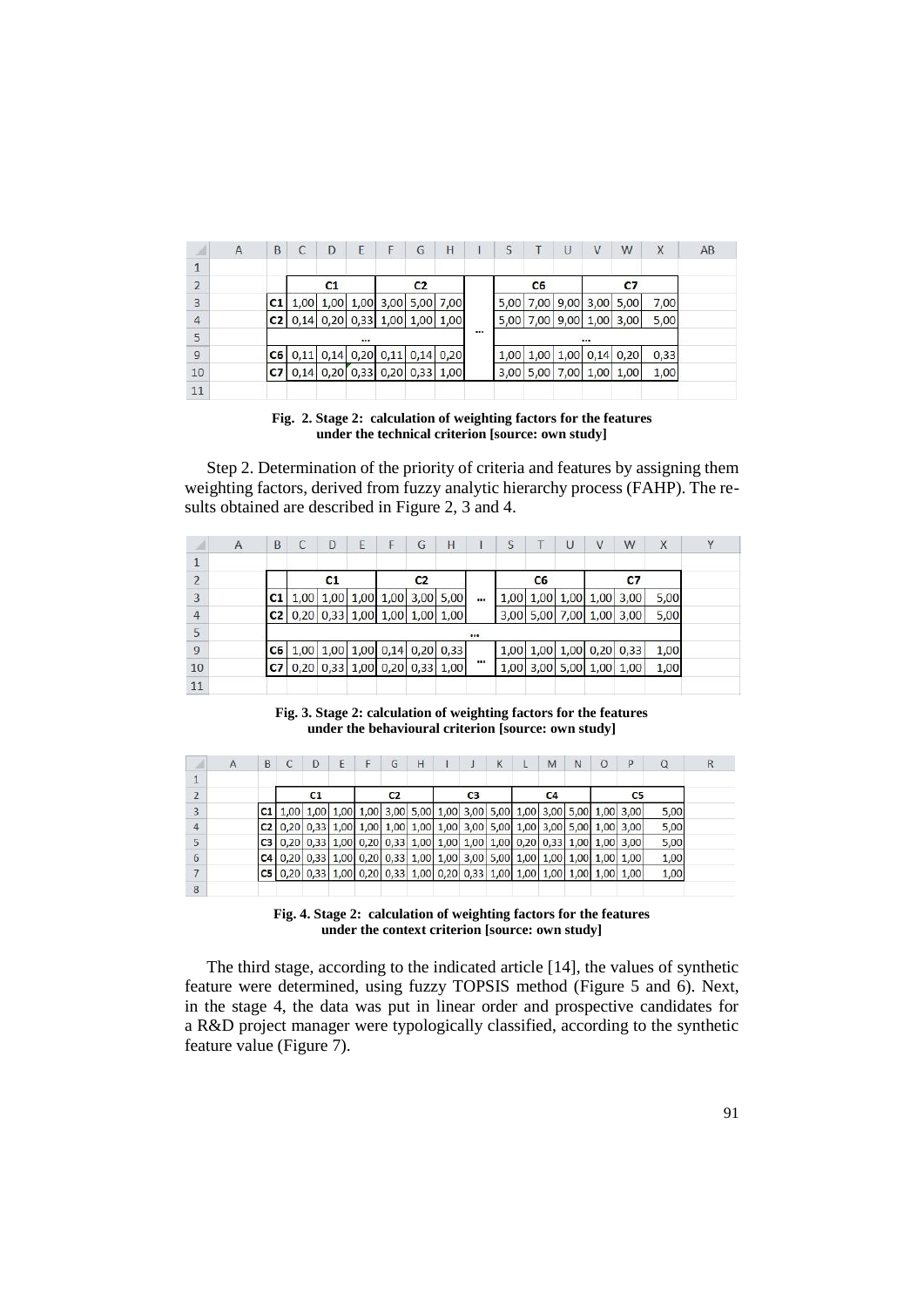|                | $\overline{A}$ | B                | C  | D                             | E  | F  | G | H              |   |   | K                   | L  | <b>MN</b> | $\circ$                         | P                   | $\Omega$ | R              |  | STUV                       |                | W |
|----------------|----------------|------------------|----|-------------------------------|----|----|---|----------------|---|---|---------------------|----|-----------|---------------------------------|---------------------|----------|----------------|--|----------------------------|----------------|---|
| $\Omega$       |                |                  |    | <b>Technical competencies</b> |    |    |   |                |   |   |                     |    |           | <b>Behavioural competencies</b> |                     |          |                |  | Contextual<br>competencies |                |   |
| 3              |                | <b>CANDIDATE</b> |    | C <sub>1</sub>                |    |    |   | C <sub>5</sub> |   |   | C1                  |    |           | C <sub>5</sub>                  |                     |          | C <sub>1</sub> |  |                            | C <sub>5</sub> |   |
| $\overline{4}$ |                |                  | a  | b                             | c  |    | a | b              | c | a | b                   | c  | a         | b                               | c                   | a        | b              |  | a                          | b              | c |
| 5              |                | K1               | 60 | 70                            | 80 |    |   |                |   |   | 40 50 60 60 70      | 80 | 40        | 50                              | 60                  | 40 50 60 |                |  |                            | 40 50 60       |   |
| 6              |                |                  |    |                               |    | $$ |   |                |   |   |                     |    |           |                                 | $\cdots$            |          |                |  |                            |                |   |
|                |                | K <sub>5</sub>   |    | 80 100 100                    |    |    |   |                |   |   | 60 70 80 80 100 100 |    |           |                                 | 80 100 100 40 50 60 |          |                |  |                            | 40 50 60       |   |
| 8              |                | weighting factor |    | 0.10                          |    |    |   | 0.06           |   |   | 0.02                |    |           | 0.02                            |                     |          | 0.09           |  |                            | 0.04           |   |
| $\mathbf{q}$   |                |                  |    |                               |    |    |   |                |   |   |                     |    |           |                                 |                     |          |                |  |                            |                |   |

**Fig. 5. Stage 3: determination of synthetic feature value using the fuzzy TOPSIS method – step 1 [source: own study]**

|                | A | B                | С     | D                             |       | F        | G                               | H     |       |                         | K        |  |
|----------------|---|------------------|-------|-------------------------------|-------|----------|---------------------------------|-------|-------|-------------------------|----------|--|
|                |   |                  |       |                               |       |          |                                 |       |       |                         |          |  |
| C              |   |                  |       |                               |       |          |                                 |       |       |                         |          |  |
| 3              |   | <b>CANDIDATE</b> |       | <b>Technical competencies</b> |       |          | <b>Behavioural competencies</b> |       |       | Contextual competencies |          |  |
| $\overline{4}$ |   |                  | C1    |                               | C5    | C1       |                                 | C5    | C1    |                         | C5       |  |
| 5              |   | K1               | 0.627 |                               | 0.000 | 0.457    |                                 | 0.315 | 0.000 |                         | 0.000    |  |
| 6              |   |                  |       | $\cdots$                      |       | $\cdots$ | $\cdots$                        |       |       |                         | $\cdots$ |  |
|                |   | K <sub>5</sub>   | 1.000 |                               | 1.000 | 1.000    |                                 | 1.000 | 0.000 |                         | 0.000    |  |
| 8              |   |                  |       |                               |       |          |                                 |       |       |                         |          |  |

**Fig. 6. Stage 3: determination of synthetic feature value using the fuzzy TOPSIS method – step 5 [source: own study]**

Eventually, on the basis of data of all candidates, in the first place, for the R&D project should be employed candidate no. 5. In case indicated candidate will not undertake this job, the offer of candidate no. 1 shall be considered.

|                | $\overline{A}$ | B                | Ċ              | D        | E                             | F           | G                               | H              |           |                         | K              |  |
|----------------|----------------|------------------|----------------|----------|-------------------------------|-------------|---------------------------------|----------------|-----------|-------------------------|----------------|--|
|                |                |                  |                |          |                               |             |                                 |                |           |                         |                |  |
| ∠              |                |                  |                |          |                               |             |                                 |                |           |                         |                |  |
| $\overline{3}$ |                |                  |                |          | <b>Technical competencies</b> |             | <b>Behavioural competencies</b> |                |           | Contextual competencies |                |  |
| 4              |                | <b>CANDIDATE</b> | C <sub>1</sub> |          | C <sub>5</sub>                | $c1$        |                                 | C <sub>5</sub> | $c1$      |                         | C <sub>5</sub> |  |
| 5              |                |                  |                |          |                               |             |                                 |                |           |                         |                |  |
|                |                | K1               | average        |          | below                         | average     |                                 | below          | below     |                         | below          |  |
| 6              |                |                  | upper level    | $\cdots$ | threshold                     | upper level |                                 | threshold      | threshold | $\cdots$                | threshold      |  |
| $\rightarrow$  |                |                  |                |          |                               | $\cdots$    |                                 |                |           |                         |                |  |
|                |                | K <sub>5</sub>   | high level     |          | high level                    | high level  |                                 | high level     | below     |                         | below          |  |
| 8              |                |                  |                |          |                               |             |                                 |                | threshold |                         | threshold      |  |
| $\overline{9}$ |                |                  |                |          |                               |             |                                 |                |           |                         |                |  |

**Fig. 7. Stage 4: Linear ordering of data and typological classification of prospective candidates according to synthetic feature values [source: own study]**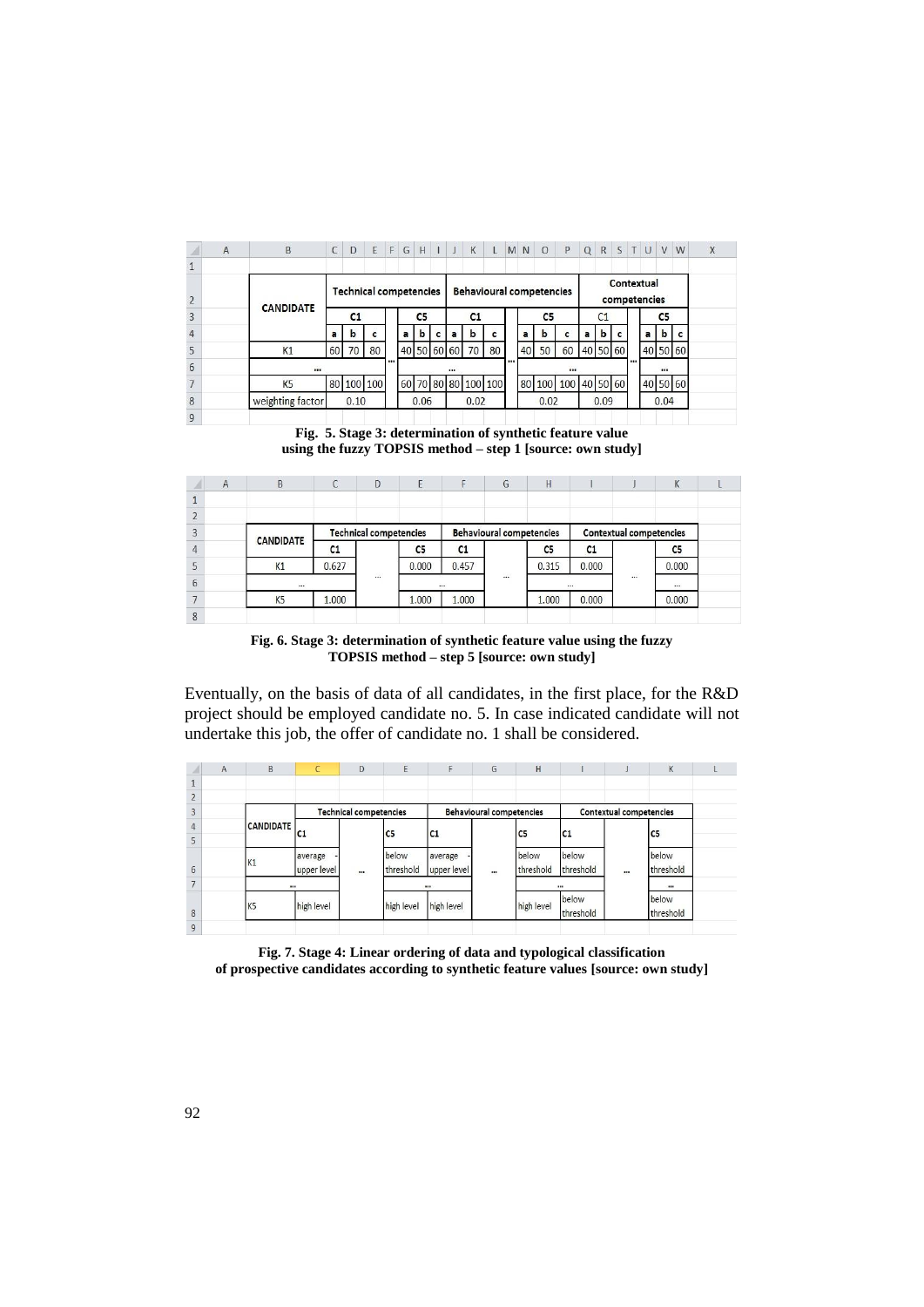## **6. CONCLUSION**

In this study the evaluation of skills priority and particular candidate for the position of the R&D project manager was conducted, with the use of two-stage methodology based on FAHP and TOPSIS methods. Such complimentary approach eliminates weaknesses of FAHP and TOPSIS methods with their autonomous use, and ensures development of relatively simple and effective tool for making decisions regarding choosing the best candidate. The proposed approach helps to resolve examined critical problem in the hierarchical structure in more reliable way, as it includes various criteria, sub-criteria and alternatives. All begins from development of survey and opinions of experts, usage of FAHP method, which allows finding relative weigh of assessment criteria meaning in decision-making hierarchy. Subsequently, TOPSIS method uses these weighs to establish candidates classification. The use of these methods allows finding the best candidate, because it defines criteria weights, evaluates them and on the basis of these data, choses optimum. It is necessary to remember that even the most thoroughly selected sets of competencies, will not replace direct contact with prospective candidate. A proposed method has analytical approach, focusing on carefully selected criteria, which allow development of the best research team, based on employees criteria.

#### **REFERENCES**

- [1] AITKEN A., CRAWFORD L.: *Senior management perceptions of effective project manager behavior: An exploration of a core set of behaviors for superior project managers*. PMI Research Conference, Warsaw, 2008.
- [2] BELBIN M.: *Management Teams: Why they Succeed or Fail*. Butterworth-Heinemann, Londyn, 2004.
- [3] GIERSZCZEWSKA G.: *Zarządzanie strategiczne*. WSPiZ, Warszawa, 2000.
- [4] GREGORCZYK S., GRUCZA B., OGONEK K., WACHOWIAK P.: *Kierowanie zespołem projektowym*. Centrum Doradztwa i Informacji DIFI sp. z o.o., Warszawa 2004.
- [5] GRYZIK A., KNAPIŃSKA A., TOMCZYŃSKA A.: *Zarządzanie projektami badawczorozwojowym w sektorze przemysłu*. MNiSW, Warszawa, 2012.
- [6] KAHRAMAN C., CEBECI U., RUANB D.: *Multi-attribute comparison of catering service companies using fuzzy AHP: The case of Turkey*. International Journal of Production Economics, Vol. 87, No. 2, Elsevier, 2004.
- [7] KAHRAMAN C., CEBECI U., ULUKAN Z.: *Multi*‐*criteria supplier selection using fuzzy AHP*. Logistics Information Management, Vol. 16, No. 6, 2003.
- [8] KISIELNICKI J.: *Zarządzanie projektami badawczo – rozwojowymi*. Wolters Kluwer SA, Warszawa, 2013.
- [9] KISIELNICKI J.: *Zarządzanie projektami*. Wolters Kluwer SA, Warszawa, 2011.
- [10] KUN M., TOPALOĞLU S., MALLI T.: *Evaluation of wheel loaders in open pit marble quarrying by using the AHP and TOPSIS approaches*. Arch. Min. Sci., Vol. 58, No. 1, 2013.
- [11] KWONG C., BAI H.: *A fuzzy AHP approach to the determination of importance weights of customer requirements in quality function deployment.* Journal of Intelligent Manufacturing, Vol. 13, No. 5, Springler, 2002.